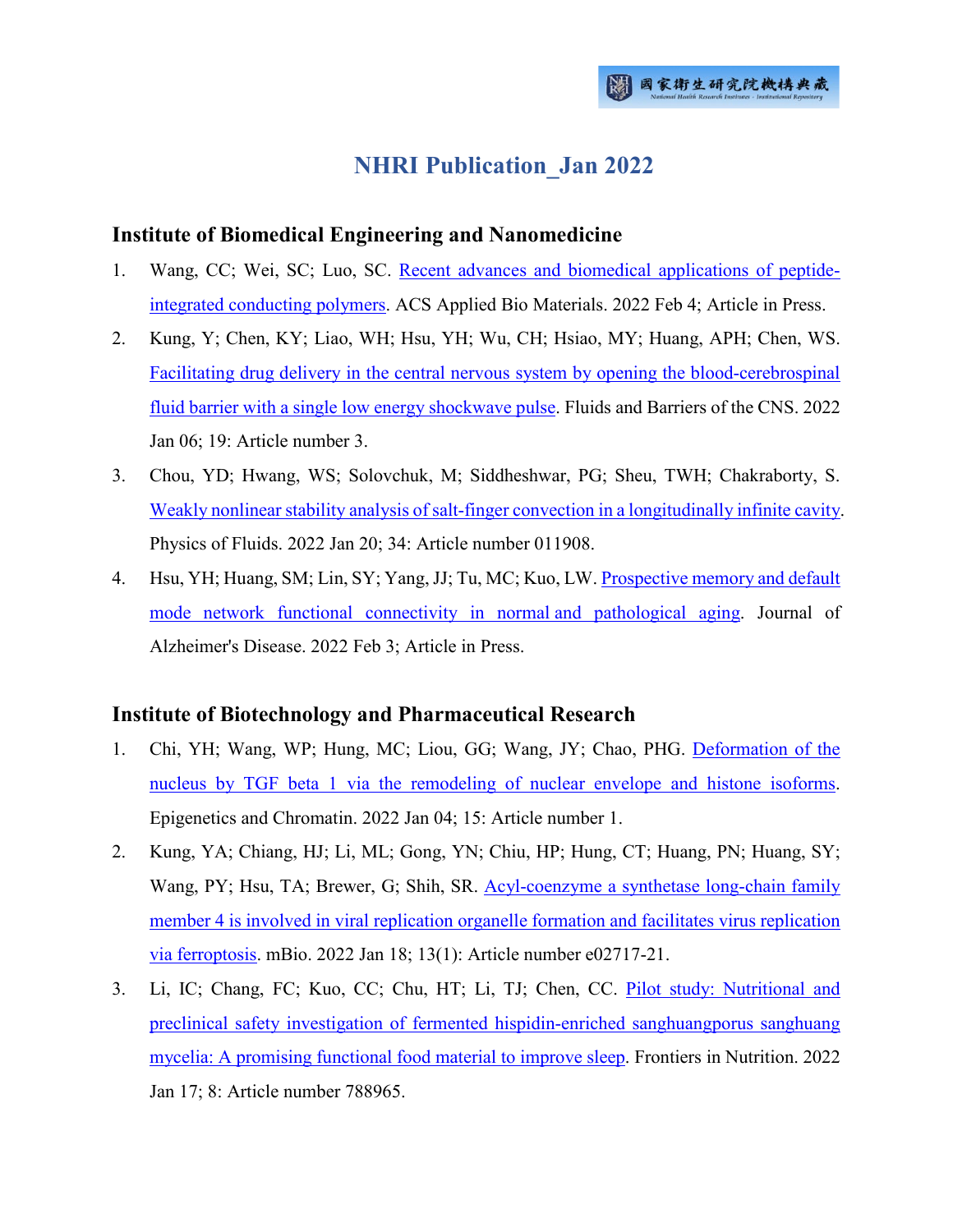- 4. Su, IJ; Hsu, CY; Shen, S; Chao, PK; Hsu, JTA; Hsueh, JT; Liang, JJ; Hsu, YT; Shie, FS. [The](http://ir.nhri.edu.tw/handle/3990099045/13996)  [beneficial effects of combining anti-Abeta antibody NP106 and curcumin analog TML-6 on](http://ir.nhri.edu.tw/handle/3990099045/13996)  the treatment of Alzheimer'[s disease in APP/PS1 mice.](http://ir.nhri.edu.tw/handle/3990099045/13996) International Journal of Molecular Sciences. 2022 Jan 5; 23(1): Article number 556.
- 5. Fan, CS; Chen, CC; Chen, LL; Chua, KV; Hung, HC; Hsu, JTA; Huang, TS. [Extracellular](http://ir.nhri.edu.tw/handle/3990099045/14013)  HSP90alpha induces MyD88−[IRAK complex-associated IKKalpha/Beta](http://ir.nhri.edu.tw/handle/3990099045/14013)−NF-κB/IRF3 and JAK2/TYK2−[STAT-3 signaling in macrophages for tumor-promoting M2-polarization.](http://ir.nhri.edu.tw/handle/3990099045/14013) Cells. 2022 Jan 11; 11(2): Article number 229.
- 6. Lai, YL; Wang, KH; Hsieh, HP; Yen, WC. [Novel FLT3/AURK multikinase inhibitor is](http://ir.nhri.edu.tw/handle/3990099045/14022)  [efficacious against sorafenib-refractory and sorafenib-resistant hepatocellular carcinoma.](http://ir.nhri.edu.tw/handle/3990099045/14022) Journal of Biomedical Science. 2022 Jan 21; 29: Article number 5.
- 7. Wang, CC; Liang, YC; Wang, SS; Lin, P; Tung, CW. [A machine learning-driven approach](http://ir.nhri.edu.tw/handle/3990099045/14025)  [for prioritizing food contact chemicals of carcinogenic concern based on complementary in](http://ir.nhri.edu.tw/handle/3990099045/14025)  [silico methods.](http://ir.nhri.edu.tw/handle/3990099045/14025) Food and Chemical Toxicology. 2022 Feb; 160: Article number 112802.

# **Institute of Cellular and Systems Medicine**

- 1. Pan, TM; Wang, CW; Weng, WC; Lai, CC; Lu, YY; Wang, CY; Hsieh, IC; Wen, MS. [Rapid](http://ir.nhri.edu.tw/handle/3990099045/13962)  [and label-free detection of the troponin in human serum by a TiN-based extended-gate field](http://ir.nhri.edu.tw/handle/3990099045/13962)[effect transistor biosensor.](http://ir.nhri.edu.tw/handle/3990099045/13962) Biosensors and Bioelectronics. 2022 Apr 1; 201: Article number 113977.
- 2. Yeh, JK; Chen, CC; Liu, KH; Peng, CC; Lin, TA; Chang, YS; Wen, MS; Yeh, TS; Wang, CY. [Serum microRNA panels predict bariatric surgery](http://ir.nhri.edu.tw/handle/3990099045/13963) outcomes. Obesity. 2022 Feb; 30(2): 389-399.
- 3. Liao, MT; Luo, CM; Hsieh, MC; Hsieh, MY; Lin, CC; Chie, WC; Yang, TF; Wu, CC. [Stent](http://ir.nhri.edu.tw/handle/3990099045/13964)  [grafts improved patency of ruptured hemodialysis vascular accesses.](http://ir.nhri.edu.tw/handle/3990099045/13964) Scientific Reports. 2022 Jan 07; 12: Article number 51.
- 4. Hsiao, YW; Chi, JY; Li, CF; Chen, LY; Chen, YT; Liang, HY; Lo, YC; Hong, JY; Chuu, CP; Hung, LY; Du, JY; Chang, WC; Wang, JM. [Disruption of the pentraxin 3/CD44 interaction](http://ir.nhri.edu.tw/handle/3990099045/13966)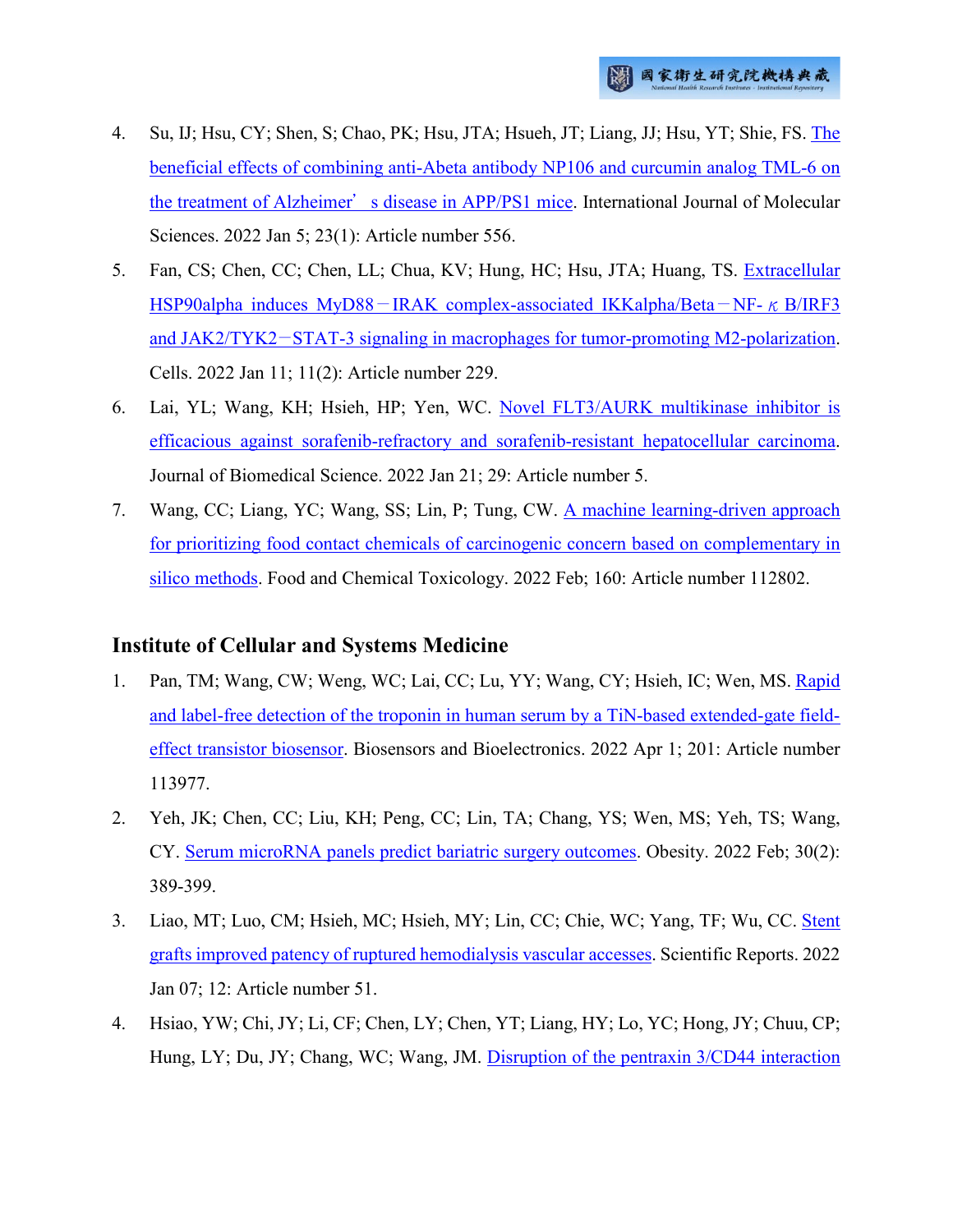[as an efficient therapy for triple-negative breast cancers.](http://ir.nhri.edu.tw/handle/3990099045/13966) Clinical and Translational Medicine. 2022 Jan 28; 12: Article number e724.

5. Chen, CH; Hsieh, YL; Chuang, SY; Su, FY; Wang, KT; Luo, CM; Meng, SW; Wu, CC. [The](http://ir.nhri.edu.tw/handle/3990099045/13992)  [impact of frailty on the outcomes of hemodialysis vascular access.](http://ir.nhri.edu.tw/handle/3990099045/13992) Acta Cardiologica Sinica. 2022 Jan; 38: 29-38.

### **Institute of Molecular and Genomic Medicine**

- 1. Lee, YL; Liu, KM; Chang, HL; Liao, YC; Lin, JS; Kung, FY; Ho, CM; Lin, KH; Chen, YT. [The evolutionary trend and genomic features of an emerging lineage of elizabethkingia](http://ir.nhri.edu.tw/handle/3990099045/13947)  [anophelis strains in Taiwan.](http://ir.nhri.edu.tw/handle/3990099045/13947) Microbiology Spectrum. 2022 Jan 19; 10(1): Article number e01682-21.
- 2. Wu, YL; Li, HF; Chen, HH; Lin, H. [Emergent roles of circular RNAs in metabolism and](http://ir.nhri.edu.tw/handle/3990099045/13948)  [metabolic disorders.](http://ir.nhri.edu.tw/handle/3990099045/13948) International Journal of Molecular Sciences. 2022 Jan 18; 23(3): Article number 1032.
- 3. Wu, MC; Chang, YY; Lan, MY; Chen, YF; Tai, CH; Lin, YF; Tsai, SF; Chen, PL; Lin, CH. [A clinical and integrated genetic study of isolated and combined dystonia in Taiwan.](http://ir.nhri.edu.tw/handle/3990099045/13949) Journal of Molecular Diagnostics. 2022 Jan 15; Article in Press.
- 4. Al Haq, AT; Tseng, HY; Chen, LM; Wang, CC; Hsu, HL. [Targeting prooxidant MnSOD](http://ir.nhri.edu.tw/handle/3990099045/13950)  [effect inhibits triple-negative breast cancer \(TNBC\) progression and M2 macrophage](http://ir.nhri.edu.tw/handle/3990099045/13950)  [functions under the oncogenic stress.](http://ir.nhri.edu.tw/handle/3990099045/13950) Cell Death and Disease. 2022 Jan 11; 13: Article number 49.
- 5. Hu, HH; Jeng, WJ; Pan, MH; Luo, WS; Chang, CL; Huang, YT; Su, CY; Chiang, CT; Jen, CL; Chien, YC; Lu, SN; Wang, LY; et al. [Serum soluble programmed cell death 1 levels](http://ir.nhri.edu.tw/handle/3990099045/13951)  [predict spontaneous functional cure in inactive carriers with chronic hepatitis B.](http://ir.nhri.edu.tw/handle/3990099045/13951) Alimentary Pharmacology and Therapeutics. 2022 Jan 14; Article in Press.
- 6. Yeh, CH; Chou, YJ; Tsai, TH; Hsu, PWC; Li, CH; Chan, YH; Tsai, SF; Ng, SC; Chou, KM; Lin, YC; Juan, YH; Fu, TC; Lai, CC; Sytwu, HK; Tsai, TF. [Artificial-intelligence-assisted](http://ir.nhri.edu.tw/handle/3990099045/13952)  [discovery of genetic factors for precision medicine of antiplatelet therapy in diabetic](http://ir.nhri.edu.tw/handle/3990099045/13952)  [peripheral artery disease.](http://ir.nhri.edu.tw/handle/3990099045/13952) Biomedicines. 2022 Jan; 10: Article number 116.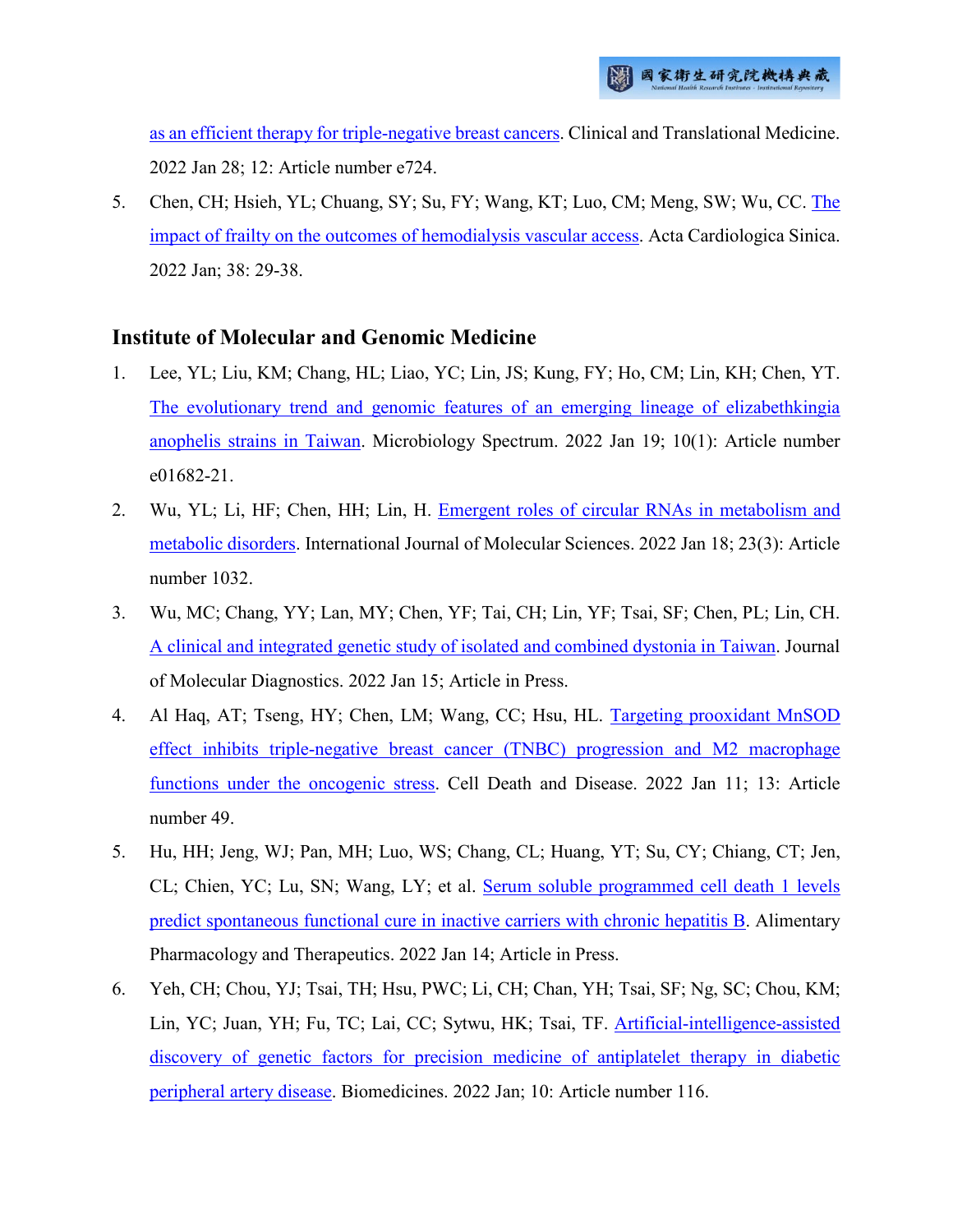#### **Institute of Population Health Sciences**

- 1. Shuai, ML; Fu, YQ; Zhong, HL; Gou, WL; Jiang, ZL; Liang, YH; Miao, ZL; Xu, JJ; Huynh, T; Wahlqvist, ML; Chen, YM; Zheng, JS. [Mapping the human gut mycobiome in middle](http://ir.nhri.edu.tw/handle/3990099045/13972)[aged and elderly adults: Multiomics insights and implications for host metabolic health.](http://ir.nhri.edu.tw/handle/3990099045/13972) Gut. 2022 Jan 11; Article in Press.
- 2. Liao, CM; Kuo, WY; Kung, PT; Chuan, CH; Tsai, WC. [Epidemiological investigation of](http://ir.nhri.edu.tw/handle/3990099045/13973)  [multiple sclerosis and related medical utilisation in Taiwan.](http://ir.nhri.edu.tw/handle/3990099045/13973) Multiple Sclerosis Journal. 2022 Jan 25; Article in Press.
- 3. Lin, YH. [Life cycle patterns of professional performance from Go world champions.](http://ir.nhri.edu.tw/handle/3990099045/13974) Psychiatry and Clinical Neurosciences. 2022 Jan 13; Article in Press.
- 4. Lin, YC; Liao, CT; Zheng, CM; Lin, MH; Hsu, CC; Hsu, YH; Wu, MS. [Clinical](http://ir.nhri.edu.tw/handle/3990099045/13975)  [characteristics and outcomes of patients requiring incident dialysis in Taiwan.](http://ir.nhri.edu.tw/handle/3990099045/13975) Journal of the Formosan Medical Association. 2022 Jan 26; Article in Press.
- 5. Lai, TS; Hsu, CC; Lin, MH; Wu, VC; Chen, YM. [Trends in the incidence and prevalence of](http://ir.nhri.edu.tw/handle/3990099045/13976)  [end-stage kidney disease requiring dialysis in Taiwan: 2010](http://ir.nhri.edu.tw/handle/3990099045/13976)–2018. Journal of the Formosan Medical Association. 2022 Jan 22; Article in Press.
- 6. Tsai, SF; Lin, MH; Hsu, CC; Wu, MJ; Wang, IK; Chen, CH. [Trends of kidney transplantation](http://ir.nhri.edu.tw/handle/3990099045/13977)  [from the 2020 annual report on kidney disease in Taiwan.](http://ir.nhri.edu.tw/handle/3990099045/13977) Journal of the Formosan Medical Association. 2022 Jan 21; Article in Press.
- 7. Hsu, CC; Hsu, YH; Wu, MS; Hwang, SJ. [Achievements and challenges in chronic kidney](http://ir.nhri.edu.tw/handle/3990099045/13978)  [disease care in Taiwan.](http://ir.nhri.edu.tw/handle/3990099045/13978) Journal of the Formosan Medical Association. 2022 Jan 10; Article in Press.
- 8. Lee, CC; Hsu, CC; Lin, MH; Chen, KH; Wu, IW. [Hospitalization in patients with dialysis in](http://ir.nhri.edu.tw/handle/3990099045/13979)  [Taiwan: A nationwide population-based observational study.](http://ir.nhri.edu.tw/handle/3990099045/13979) Journal of the Formosan Medical Association. 2022 Jan 05; Article in Press.
- 9. Lee, JJ; Chang, JM; Yang, LJ; Hsu, CC; Lin, MH; Lin, MY. [Trends of treated hepatitis B,](http://ir.nhri.edu.tw/handle/3990099045/13980)  [hepatitis C, and tuberculosis infection in long-term hemodialysis patients in Taiwan: A](http://ir.nhri.edu.tw/handle/3990099045/13980)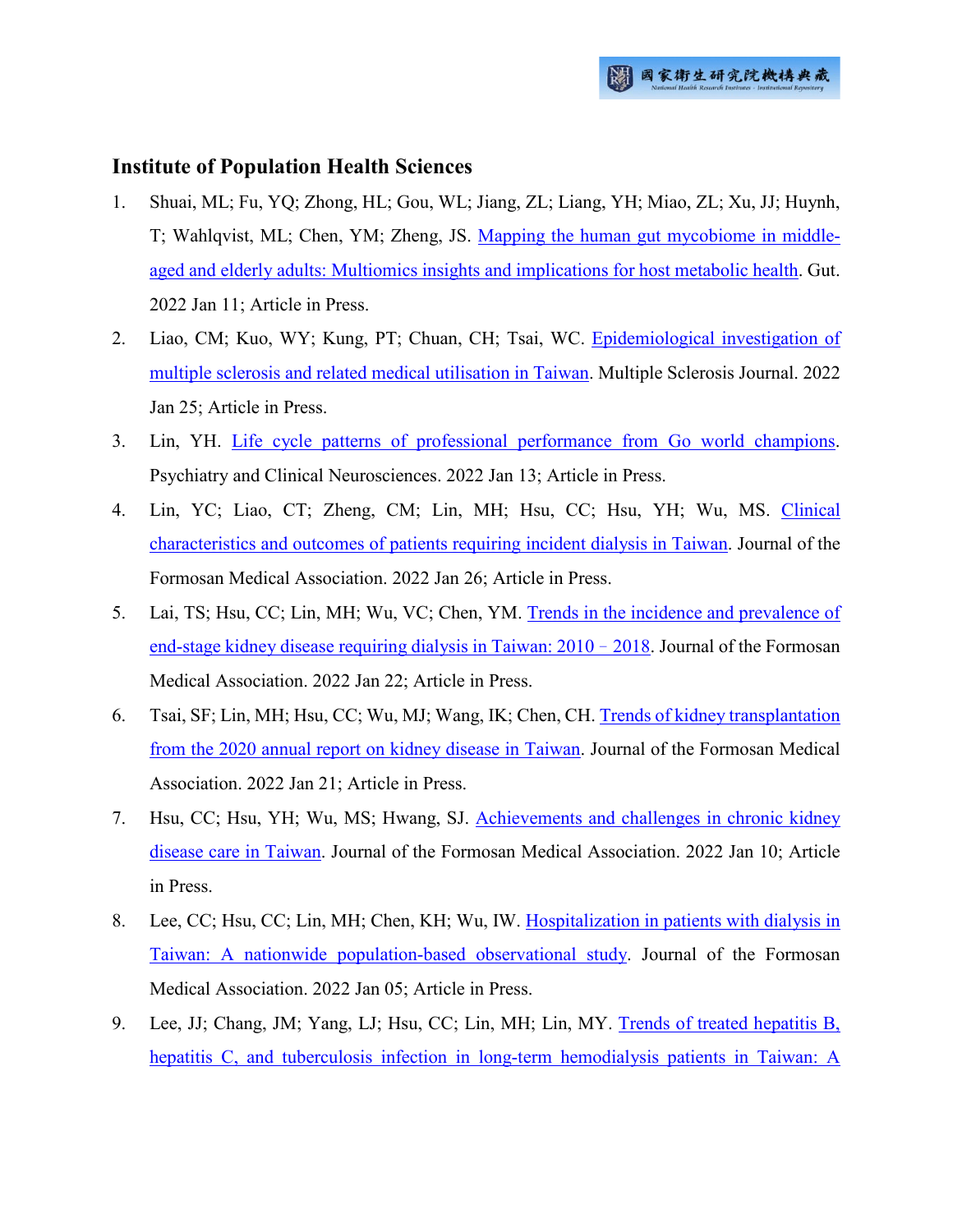[nationwide survey in 2010](http://ir.nhri.edu.tw/handle/3990099045/13980)–2018. Journal of the Formosan Medical Association. 2022 Jan 05; Article in Press.

- 10. Lin, CJ; Chien, MH; Yang, MJ; Lin, MH; Hsu, CC; Chu, PL. [Trends of medication used in](http://ir.nhri.edu.tw/handle/3990099045/13981)  [patients with pre-ESKD from 2010 to 2018 in Taiwan.](http://ir.nhri.edu.tw/handle/3990099045/13981) Journal of the Formosan Medical Association. 2022 Jan 01; Article in Press.
- 11. Yen, FS; Wei, JCC; Chiu, LT; Hsu, CC; Hwu, CM. [Diabetes, hypertension, and](http://ir.nhri.edu.tw/handle/3990099045/13982)  [cardiovascular disease development.](http://ir.nhri.edu.tw/handle/3990099045/13982) Journal of Translational Medicine. 2022 Jan; 20: Article number 9.
- 12. Kuo, KL; Liu, JS; Lin, MH; Hsu, CC; Tarng, DC; the Taiwan Society of Nephrology Renal Registry Data System Research Group. [Association of anemia and iron parameters with](http://ir.nhri.edu.tw/handle/3990099045/13983)  [mortality among prevalent peritoneal dialysis patients in Taiwan: The AIM-PD study.](http://ir.nhri.edu.tw/handle/3990099045/13983) Scientific Reports. 2022 Jan; 12: Article number 1269.
- 13. Liu, CC; Wu, CF; Lee, YC; Huang, TY; Huang, ST; Wang, HS; Jhan, JH; Huang, SP; Li, CC; Juan, YS; Hsieh, TJ; Tsai, YC; Chen, CC; Wu, MT. Genetic polymorphisms of MnSOD [modify the impacts of environmental melamine on oxidative stress and early kidney injury in](http://ir.nhri.edu.tw/handle/3990099045/13986)  [calcium urolithiasis patients.](http://ir.nhri.edu.tw/handle/3990099045/13986) Antioxidants. 2022 Jan; 11: Article number 152.
- 14. Gao, W; Wen, CP; Wu, A; Welch, HG. [Association of computed tomographic screening](http://ir.nhri.edu.tw/handle/3990099045/13987)  [promotion with lung cancer overdiagnosis among Asian women.](http://ir.nhri.edu.tw/handle/3990099045/13987) JAMA Internal Medicine. 2022 Jan 18; Article in Press.
- 15. Wen, CP; Lee, YC; Sun, YT; Huang, CY; Tsai, CH; Chen, PL; Chang, WL; Yeh, PY; Wei, CY; Tsai, MJ; Sun, Y; Lin, CH; Lee, JT; Lai, TC; Lien, LM; et al. [Low-density lipoprotein](http://ir.nhri.edu.tw/handle/3990099045/13988)  [cholesterol and mortality in patients with intracerebral hemorrhage in Taiwan.](http://ir.nhri.edu.tw/handle/3990099045/13988) Frontiers in Neurology. 2022 Jan 17; 12: Article number 793471.
- 16. Lan, KY; Liao, BY. [Epigenomic signatures on paralogous genes reveal underappreciated](http://ir.nhri.edu.tw/handle/3990099045/13989)  [universality of active histone codes adopted across animals.](http://ir.nhri.edu.tw/handle/3990099045/13989) Computational and Structural Biotechnology Journal. 2022 Jan; 20: 353-367.
- 17. Chen, WT; Chi, NF; Cheng, HM; Ko, YT; Chuang, SY; Pan, WH; Chen, CH; Chung, CP; Wang, PN. [Associations between cerebral vasoreactivity and cognitive function](http://ir.nhri.edu.tw/handle/3990099045/13990) in the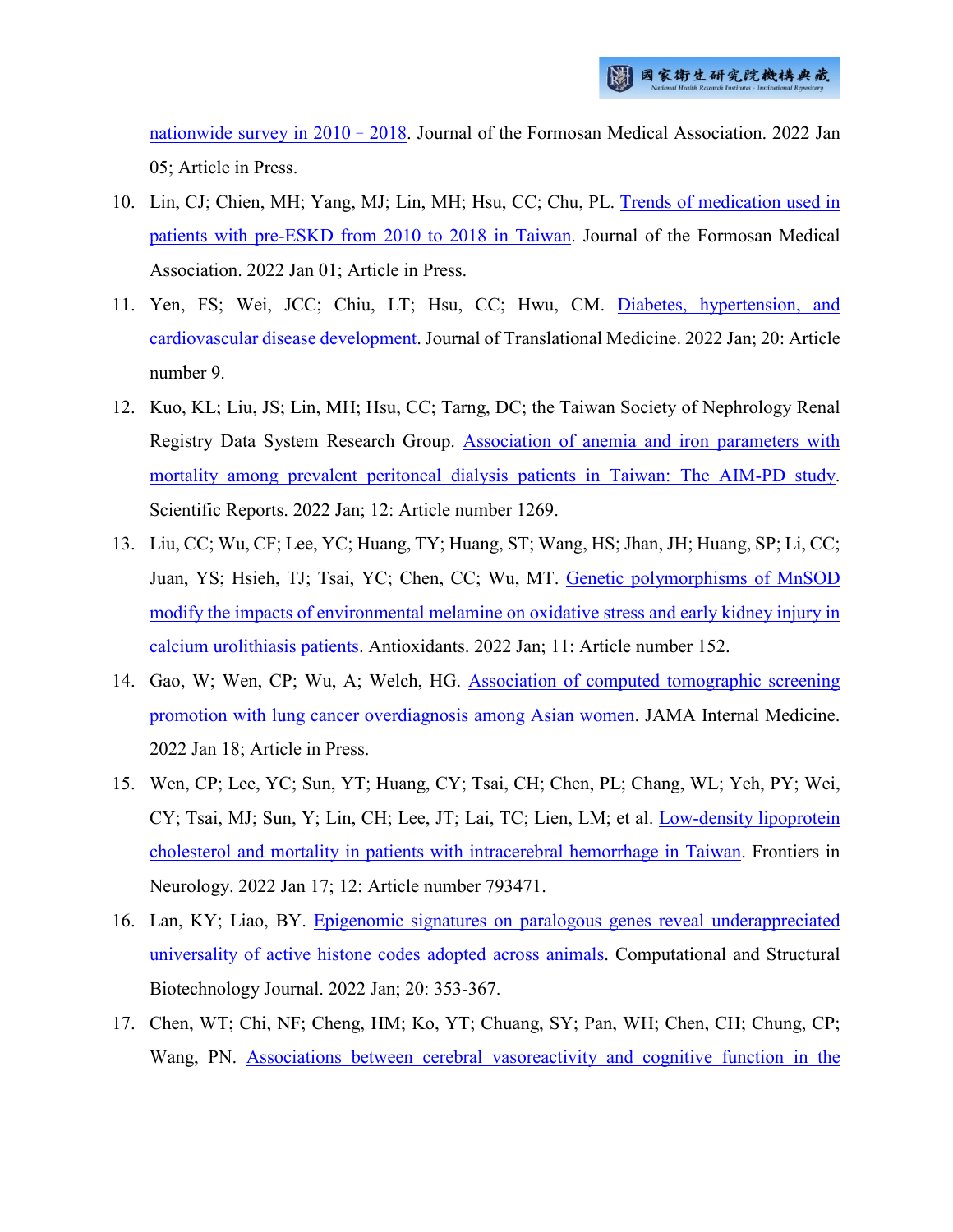[middle-aged non-demented population.](http://ir.nhri.edu.tw/handle/3990099045/13990) Journal of Alzheimer's Disease. 2022 Jan 31; Article in Press.

- 18. Chang, HY; Fang, HL; Huang, CY; Chiang, CY; Chuang, SY; Hsu, CC; Cheng, HM; Chen, TW; Yao, WC; Pan, WH. [Developing and validating risk scores for predicting major](http://ir.nhri.edu.tw/handle/3990099045/13991)  [cardiovascular events using population surveys linked with electronic health insurance](http://ir.nhri.edu.tw/handle/3990099045/13991)  [records.](http://ir.nhri.edu.tw/handle/3990099045/13991) International Journal of Environmental Research and Public Health. 2022 Jan 25; 19(3): Article number 1319.
- 19. Chen, CH; Hsieh, YL; Chuang, SY; Su, FY; Wang, KT; Luo, CM; Meng, SW; Wu, CC. [The](http://ir.nhri.edu.tw/handle/3990099045/13992)  [impact of frailty on the outcomes of hemodialysis vascular access.](http://ir.nhri.edu.tw/handle/3990099045/13992) Acta Cardiologica Sinica. 2022 Jan; 38: 29-38.
- 20. Liu, TH; Tsou, HH; Chung, RH; Liu, SC; Wang, SC; Kuo, HW; Fang, CP; Chen, ACH; Liu, YL. [Association of the D-amino acid oxidase gene with methadone dose in heroin dependent](http://ir.nhri.edu.tw/handle/3990099045/13997)  [patients under methadone maintenance treatment.](http://ir.nhri.edu.tw/handle/3990099045/13997) Journal of Human Genetics. 2022 Jan 04; Article in Press.
- 21. Chen, YL; Chi, NF; Chiou, HY; Hu, CJ; Jeng, JS; Tang, SC; Lin, HJ; Hsieh, YC; Consortium, Formosa Stroke Genetic. [Application of hyperglycemia/diabetes-derived polygenic risk](http://ir.nhri.edu.tw/handle/3990099045/14020)  [scores on the risk of poor outcomes after an ischemic stroke.](http://ir.nhri.edu.tw/handle/3990099045/14020) Journal of the Chinese Medical Association. 2022 Jan; 85(1): 81-87

### **National Institute of Cancer Research**

- 1. Sun, CY; Chen, GD; He, BC; Fu, WE; Lee, CH; Leu, YW; Hsiao, SH. [Dysregulated HIC1](http://ir.nhri.edu.tw/handle/3990099045/14002)  and RassF1A expression in vitro alters the [cell cytoskeleton and exosomal Piwi-interacting](http://ir.nhri.edu.tw/handle/3990099045/14002)  [RNA.](http://ir.nhri.edu.tw/handle/3990099045/14002) Biochemical and Biophysical Research Communications. 2022 Feb 26; 594: 109-116.
- 2. Lee, YL; Lee, HA; Hsu, CY; Kung, HH; Chiu, HW. SEMRES [A triple security protected](http://ir.nhri.edu.tw/handle/3990099045/14003)  [blockchain based medical record exchange structure.](http://ir.nhri.edu.tw/handle/3990099045/14003) Computer Methods and Programs in Biomedicine. 2022 Mar; 215: Article number 106595.
- 3. Lin, TL; Wu, CY; Chen, YJ. [Fracture risks in patients with atopic dermatitis: A nationwide](http://ir.nhri.edu.tw/handle/3990099045/14004)  [matched cohort study](http://ir.nhri.edu.tw/handle/3990099045/14004)—reply. Annals of Allergy, Asthma and Immunology. 2022 Feb; 128(2): Article number 231.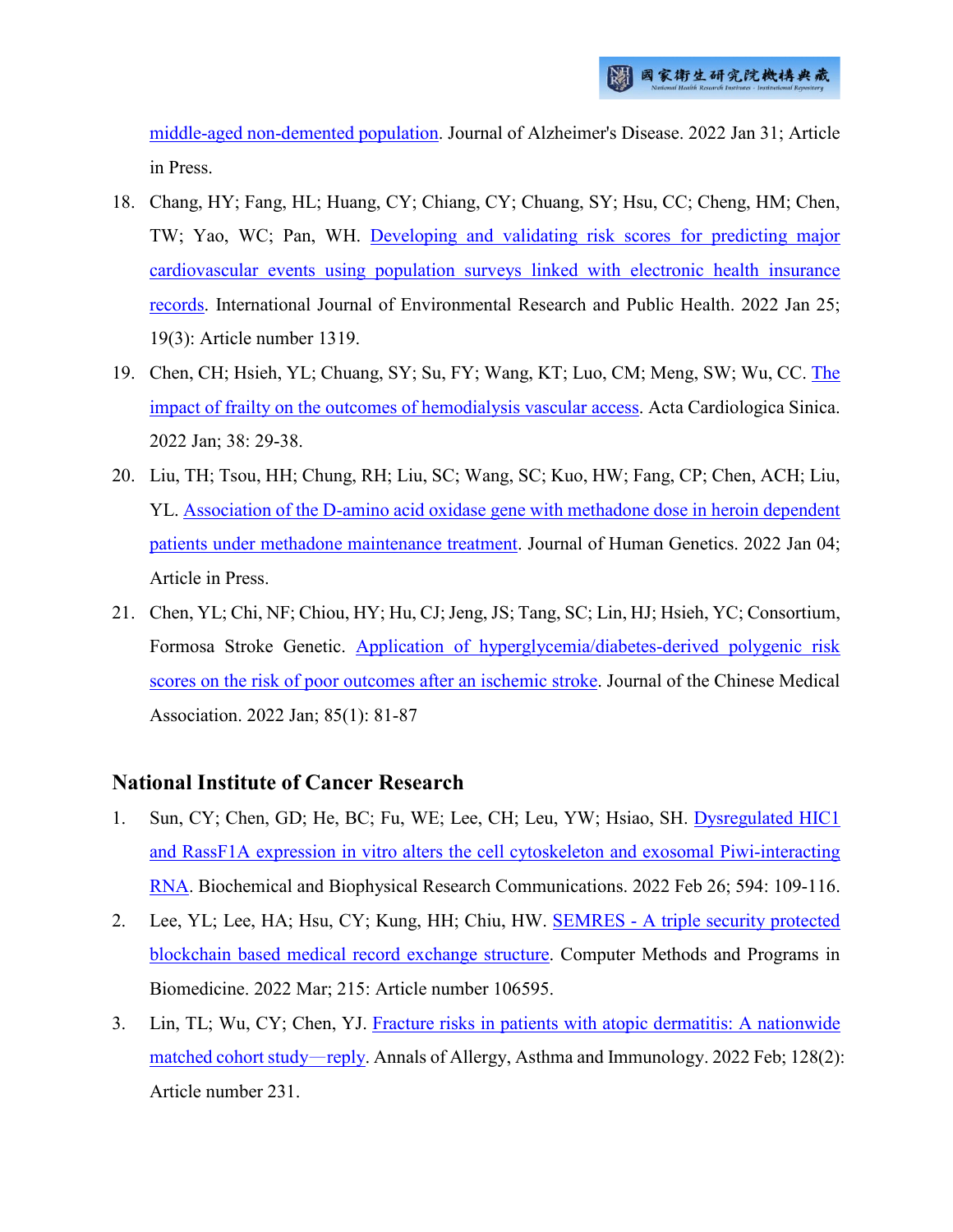- 4. Lin, TL; Fan, YH; Chang, YL; Ho, HJ; Wu, CY; Chen, YJ. [Early-life infections in association](http://ir.nhri.edu.tw/handle/3990099045/14005)  [with the development of atopic dermatitis in infancy and early childhood: A nationwide](http://ir.nhri.edu.tw/handle/3990099045/14005)  [nested case-control study.](http://ir.nhri.edu.tw/handle/3990099045/14005) Journal of the European Academy of Dermatology and Venereology. 2022 Jan 09; Article in Press.
- 5. Lai, HY; Wu, LC; Kong, PH; Tsai, HH; Chen, YT; Cheng, YT; Luo, HL; Li, CF. [High level](http://ir.nhri.edu.tw/handle/3990099045/14006)  [of aristolochic acid detected with a unique genomic landscape predicts early UTUC onset](http://ir.nhri.edu.tw/handle/3990099045/14006)  [after renal transplantation in Taiwan.](http://ir.nhri.edu.tw/handle/3990099045/14006) Frontiers in Oncology. 2022 Jan 06; 11: Article number 828314.
- 6. Lin, TL; Wu, CY; Fan, YH; Chang, YL; Ho, HJ; Chen, YJ. [Association between early life](http://ir.nhri.edu.tw/handle/3990099045/14007)  [laxative exposure and risk of allergic diseases.](http://ir.nhri.edu.tw/handle/3990099045/14007) Annals of Allergy, Asthma and Immunology. 2022 Jan; Article in Press.
- 7. Kang, YK; Chen, LT; Ryu, MH; Oh, DY; Oh, SC; Chung, HC; Lee, KW; Omori, T; Shitara, K; Sakuramoto, S; Chung, IJ; Yamaguchi, K; Kato, K; Sym, SJ; et al. [Nivolumab plus](http://ir.nhri.edu.tw/handle/3990099045/14008)  [chemotherapy versus placebo plus chemotherapy in patients with HER2-negative, untreated,](http://ir.nhri.edu.tw/handle/3990099045/14008)  [unresectable advanced or recurrent gastric or gastro-oesophageal junction cancer](http://ir.nhri.edu.tw/handle/3990099045/14008)  [\(ATTRACTION-4\): A randomised, multicentre, double-blind, placebo-contr.](http://ir.nhri.edu.tw/handle/3990099045/14008) Lancet Oncology. 2022 Feb; 23(2): 234-247.
- 8. Wu, AC; Yang, WB; Chang, KY; Lee, JS; Liou, JP; Su, RY; Cheng, SM; Hwang, DY; Kikkawa, U; Hsu, TI; Wang, CY; Chang, WC; Chen, PY; Chuang, JY. [HDAC6 involves in](http://ir.nhri.edu.tw/handle/3990099045/14009)  [regulating the lncRNA-microRNA-mRNA network to promote the proliferation of](http://ir.nhri.edu.tw/handle/3990099045/14009)  [glioblastoma cells.](http://ir.nhri.edu.tw/handle/3990099045/14009) Journal of Experimental and Clinical Cancer Research. 2022 Feb 2; 41: Article number 47.
- 9. Tai, CJ; El-Shazly, M; Yang, YH; Tsai, YH; Csupor, D; Hohmann, J; Wu, YC; Tseng, TG; Chang, FR; Wang, HC. [The effectiveness of Fuzi in combination with routine heart failure](http://ir.nhri.edu.tw/handle/3990099045/14010)  [treatment on chronic heart failure patients.](http://ir.nhri.edu.tw/handle/3990099045/14010) Journal of Ethnopharmacology. 2022 May 10; 289: Article number 115040.
- 10. Tsai, CJ; Huang, HY; Chen, FM; Yang, YH; Chen, LC; Hsieh, KP. [Investigating the](http://ir.nhri.edu.tw/handle/3990099045/14011)  [effectiveness of adjuvant therapy for patients with hormone receptor-positive ductal](http://ir.nhri.edu.tw/handle/3990099045/14011)  [carcinoma in situ.](http://ir.nhri.edu.tw/handle/3990099045/14011) PLoS ONE. 2022 Jan 28; 17(1): Article number e0262934.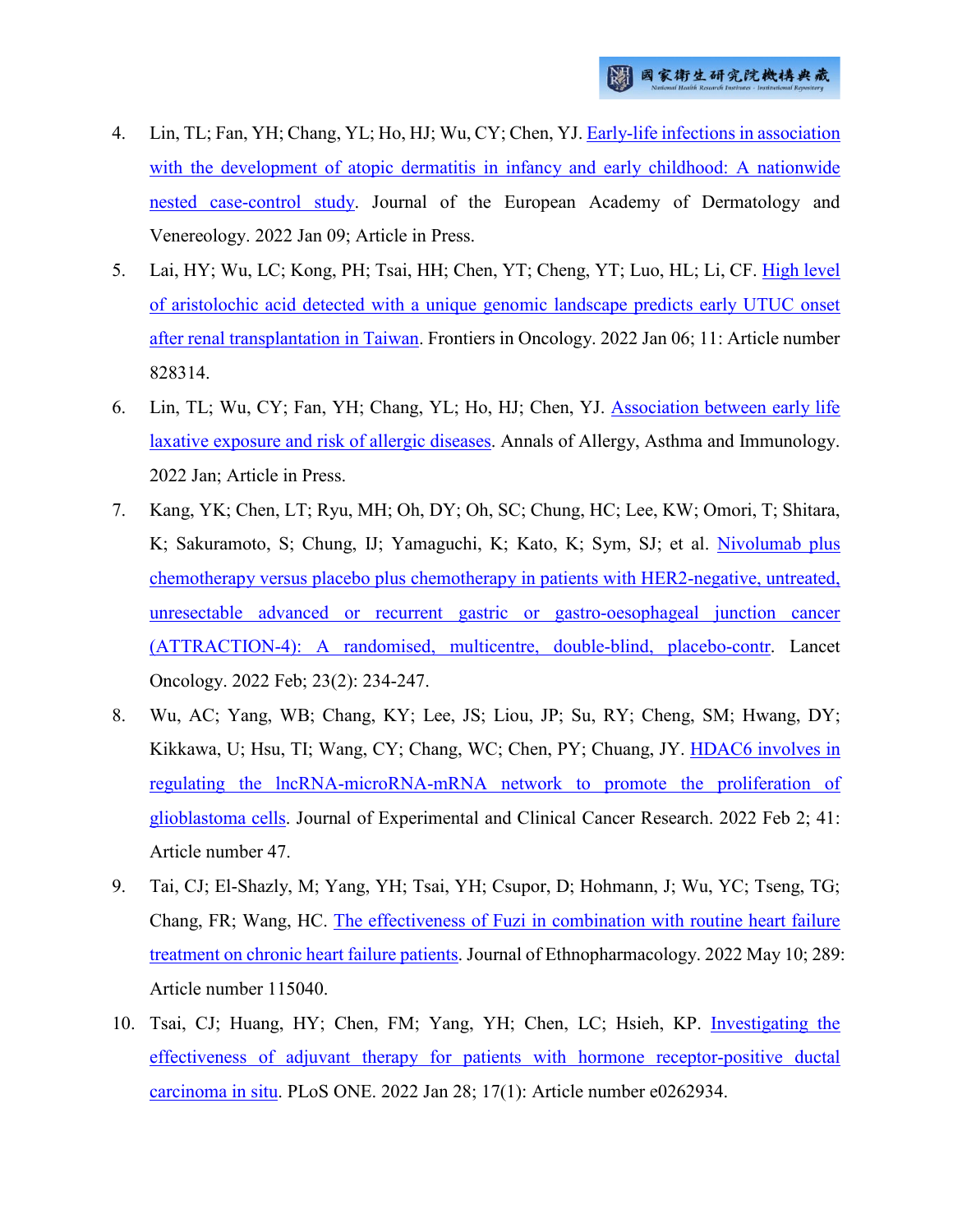- 11. Huang, CJ; Huang, YT; Lin, PC; Hsieh, HM; Yang, YH. [Mortality and suicide related to](http://ir.nhri.edu.tw/handle/3990099045/14012)  [major depressive disorder before and after type 2 diabetes mellitus.](http://ir.nhri.edu.tw/handle/3990099045/14012) Journal of Clinical Psychiatry. 2022 Jan 11; 83(1): Article number 20m13692.
- 12. Fan, CS; Chen, CC; Chen, LL; Chua, KV; Hung, HC; Hsu, JTA; Huang, TS. [Extracellular](http://ir.nhri.edu.tw/handle/3990099045/14013)  HSP90alpha induces MyD88−[IRAK complex-associated IKKalpha/Beta](http://ir.nhri.edu.tw/handle/3990099045/14013)−NF-κB/IRF3 and JAK2/TYK2−[STAT-3 signaling in macrophages for tumor-promoting M2-polarization.](http://ir.nhri.edu.tw/handle/3990099045/14013) Cells. 2022 Jan 11; 11(2): Article number 229.

# **National Institute of Environmental Health Sciences**

- 1. Lo, K; Tung, NT; Wu, CD; Thao, HNX; Dung, HB; Thuy, TPC; Chuang, HC. [Air pollution](http://ir.nhri.edu.tw/handle/3990099045/13998)  [mediates the association between human mobility and COVID-19 infection.](http://ir.nhri.edu.tw/handle/3990099045/13998) Aerosol and Air Quality Research. 2022 Jan; 22(1): Article number 210249.
- 2. Hsu, CY; Wu, PY; Chen, YC; Chen, PC; Guo, YL; Lin, YJ; Lin, P. [An integrated strategy by](http://ir.nhri.edu.tw/handle/3990099045/13999)  [using long-term monitoring data to identify volatile organic compounds of high concern near](http://ir.nhri.edu.tw/handle/3990099045/13999)  [petrochemical industrial parks.](http://ir.nhri.edu.tw/handle/3990099045/13999) Science of the Total Environment. 2022 May 15; 821: Article number 153345.
- 3. Chin, WS; Pan, SC; Huang, CC; Chen, YC; Hsu, CY; Lin, P; Chen, PC; Guo, YL. [Proximity](http://ir.nhri.edu.tw/handle/3990099045/14000)  [to petrochemical industrial parks and risk of chronic glomerulonephritis.](http://ir.nhri.edu.tw/handle/3990099045/14000) Environmental Research. 2022 May 15; 208: Article number 112700.
- 4. Chen, HC; Chang, JW; Sun, YC; Chang, WT; Huang, PC. [Determination of parabens,](http://ir.nhri.edu.tw/handle/3990099045/14001)  [bisphenol a and its analogs, Triclosan, and benzophenone-3 levels in human urine by isotope](http://ir.nhri.edu.tw/handle/3990099045/14001)[dilution-UPLC-MS/MS method followed by supported liquid extraction.](http://ir.nhri.edu.tw/handle/3990099045/14001) Toxics. 2022 Jan 06; 10: Article number 21.
- 5. Chen, YC; Shie, RH; Zhu, JJ; Hsu, CY. [A hybrid methodology to quantitatively identify](http://ir.nhri.edu.tw/handle/3990099045/14021)  [inorganic aerosol of PM2.5 source contribution.](http://ir.nhri.edu.tw/handle/3990099045/14021) Journal of Hazardous Materials. 2022 Apr 15; 428: Article number 128173.
- 6. Shih, P; Huang, CC; Chiang, TL; Chen, PC; Guo, YL. [Attention deficit hyperactivity disorder](http://ir.nhri.edu.tw/handle/3990099045/14024)  [among children related to maternal job stress during pregnancy in Taiwan: A prospective](http://ir.nhri.edu.tw/handle/3990099045/14024)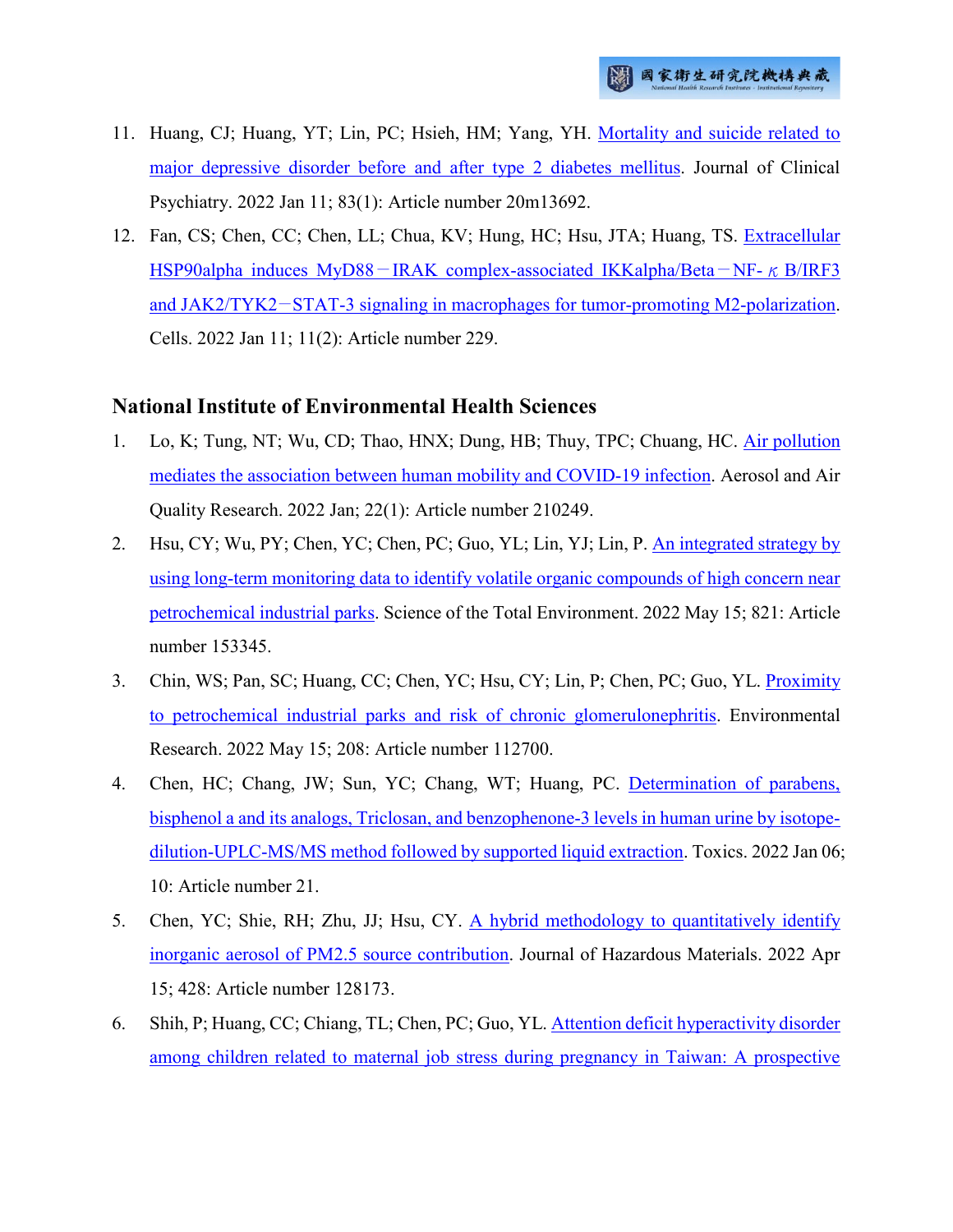[cohort study.](http://ir.nhri.edu.tw/handle/3990099045/14024) International Archives of Occupational and Environmental Health. 2022 Jan 09; Article in Press.

7. Wang, CC; Liang, YC; Wang, SS; Lin, P; Tung, CW. A machine learning-driven approach [for prioritizing food contact chemicals of carcinogenic concern based on complementary in](http://ir.nhri.edu.tw/handle/3990099045/14025)  [silico methods.](http://ir.nhri.edu.tw/handle/3990099045/14025) Food and Chemical Toxicology. 2022 Feb; 160: Article number 112802.

### **National Institute of Infectious Diseases and Vaccinology**

- 1. Yeh, CH; Chou, YJ; Tsai, TH; Hsu, PWC; Li, CH; Chan, YH; Tsai, SF; Ng, SC; Chou, KM; Lin, YC; Juan, YH; Fu, TC; Lai, CC; Sytwu, HK; Tsai, TF. [Artificial-intelligence-assisted](http://ir.nhri.edu.tw/handle/3990099045/13952)  [discovery of genetic factors for precision medicine of antiplatelet therapy in diabetic](http://ir.nhri.edu.tw/handle/3990099045/13952)  [peripheral artery disease.](http://ir.nhri.edu.tw/handle/3990099045/13952) Biomedicines. 2022 Jan; 10: Article number 116.
- 2. Wu, CJ; Cia, CT; Wang, HC; Chen, CW; Lin, WC; Lee, JC; Chen, PS; Hsieh, CC; Li, WT; Su, PL; Liao, XM; Hsieh, MI; Choi, PC; Ko, WC. [Clinical and microbiological characteristics](http://ir.nhri.edu.tw/handle/3990099045/13967)  [of culture-positive, influenza-associated pulmonary aspergillosis: A single-center study in](http://ir.nhri.edu.tw/handle/3990099045/13967)  [Southern Taiwan, 2016-2019.](http://ir.nhri.edu.tw/handle/3990099045/13967) Journal of Fungi. 2022 Jan 04; 8(1): Article number 49.
- 3. Liu, WL; Yu, HY; Chen, YX; Chen, BY; Leaw, SN; Lin, CH; Su, MP; Tsai, LS; Chen, Y; Shiao, SH; Xi, Z; Jang, ACC; Chen, CH. [Lab-scale characterization and semi-field trials of](http://ir.nhri.edu.tw/handle/3990099045/13970)  [Wolbachia Strain wAlbB in a Taiwan Wolbachia introgressed Ae. aegypti strain.](http://ir.nhri.edu.tw/handle/3990099045/13970) PLoS Neglected Tropical Diseases. 2022 Jan 11; 16: Article number e0010084.
- 4. Liu, LT; Tsai, JJ; Chen, CH; Lin, PC; Tsai, CY; Tsai, YY; Hsu, MC; Chuang, WL; Chang, JM; Hwang, SJ; Chong, IW. [Isolation and identification of a rare spike gene double-deletion](http://ir.nhri.edu.tw/handle/3990099045/13971)  [SARS-CoV-2 variant from the patient with high cycle threshold value.](http://ir.nhri.edu.tw/handle/3990099045/13971) Frontiers in Medicine. 2022 Jan 06; 8: Article number 822633.

# **Center for Neuropsychiatric Research**

1. Chen, LJ; Stubbs, B; Chien, IC; Lan, TH; Chung, MS; Lee, HL; Hsu, WC; Ku, PW. [Associations between daily steps and cognitive function among inpatients with schizophrenia.](http://ir.nhri.edu.tw/handle/3990099045/13993) BMC Psychiatry. 2022 Feb 4; 22: Article number 87.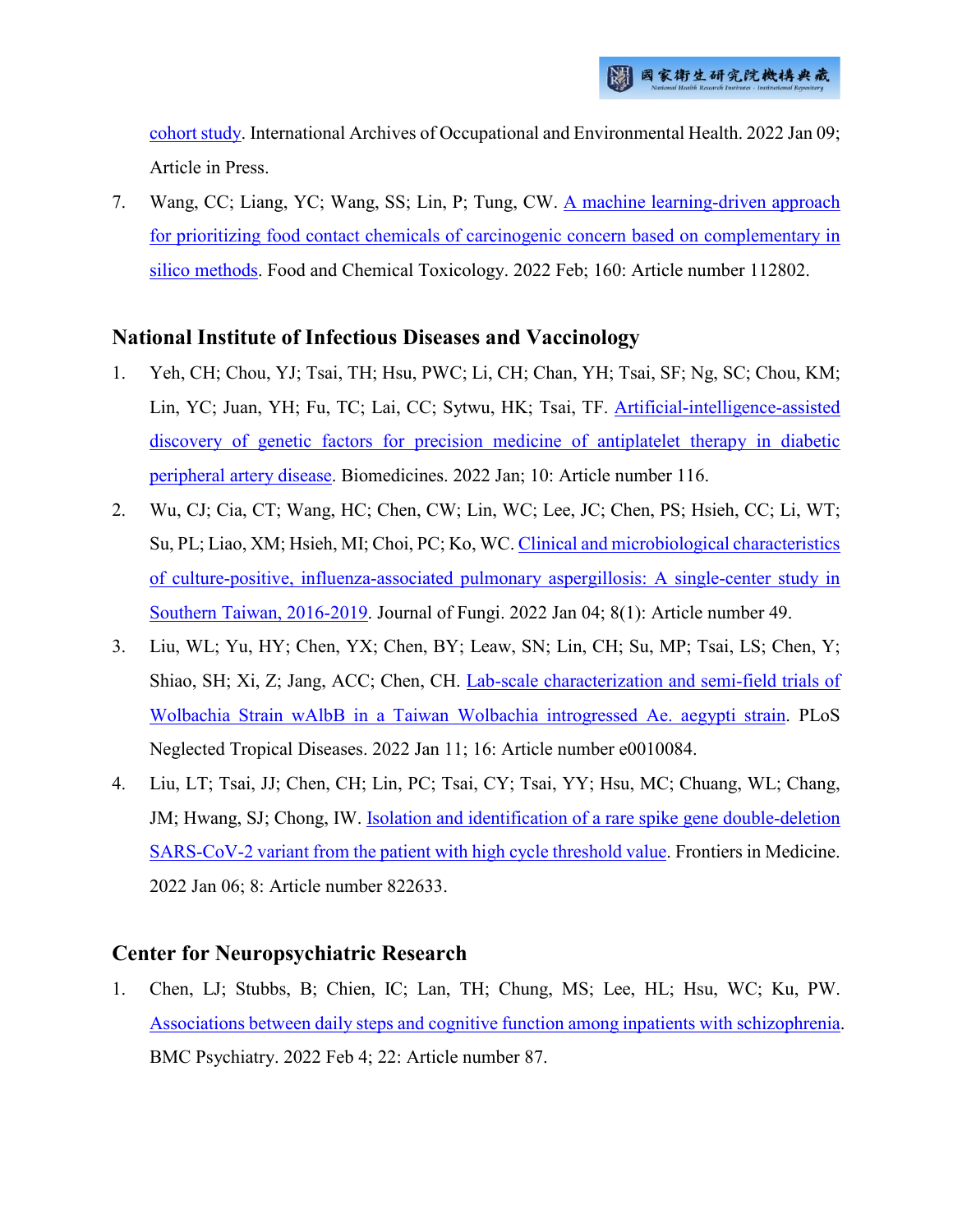- 2. Wu, MY; Hu, PJ; Chen, YW; Sung, LC; Chen, TT; Wu, MS; Cherng, YG. [Predicting 3](http://ir.nhri.edu.tw/handle/3990099045/13994) [month and 1-year mortality for patients initiating dialysis: A population-based cohort study.](http://ir.nhri.edu.tw/handle/3990099045/13994) Journal of Nephrology. 2022 Jan 06; Article in Press.
- 3. Huang, YC; Hsu, SM; Shie, FS; Shiao, YJ; Chao, LJ; Chen, HW; Yao, HH; Chien, MA; Lin, CC; Tsay, HJ. [Reduced mitochondria membrane potential and lysosomal acidification are](http://ir.nhri.edu.tw/handle/3990099045/13995)  [associated with decreased oligomeric Abeta degradation induced by hyperglycemia: A study](http://ir.nhri.edu.tw/handle/3990099045/13995)  [of mixed glia cultures.](http://ir.nhri.edu.tw/handle/3990099045/13995) PLoS ONE. 2022 Jan 24; 17(1): Article number e0260966.
- 4. Su, IJ; Hsu, CY; Shen, S; Chao, PK; Hsu, JTA; Hsueh, JT; Liang, JJ; Hsu, YT; Shie, FS. [The](http://ir.nhri.edu.tw/handle/3990099045/13996)  [beneficial effects of combining anti-Abeta antibody NP106 and curcumin analog TML-6 on](http://ir.nhri.edu.tw/handle/3990099045/13996)  the treatment of Alzheimer'[s disease in APP/PS1 mice.](http://ir.nhri.edu.tw/handle/3990099045/13996) International Journal of Molecular Sciences. 2022 Jan 5; 23(1): Article number 556.
- 5. Liu, TH; Tsou, HH; Chung, RH; Liu, SC; Wang, SC; Kuo, HW; Fang, CP; Chen, ACH; Liu, YL. [Association of the D-amino acid oxidase gene with methadone dose in heroin dependent](http://ir.nhri.edu.tw/handle/3990099045/13997)  [patients under methadone maintenance treatment.](http://ir.nhri.edu.tw/handle/3990099045/13997) Journal of Human Genetics. 2022 Jan 04; Article in Press.

# **Immunology Research Center**

1. Chang, CS; Yu, WH; Su, CC; Ruan, JW; Lin, CM; Huang, CT; Tsai, YT; Lin, IJ; Lai, CY; Chuang, TH; Lin, WJ; Tan, TH; Huang, HC; Juan, HF; Kao, CY. [Single-cell RNA sequencing](http://ir.nhri.edu.tw/handle/3990099045/13959)  [uncovers the individual alteration of intestinal mucosal immunocytes in Dusp6 knockout](http://ir.nhri.edu.tw/handle/3990099045/13959)  [mice.](http://ir.nhri.edu.tw/handle/3990099045/13959) iScience. 2022 Feb 18; 25(2): Article number 103738.

### **National Mosquito-Borne Diseases Control Research Center**

- 1. Liu, WL; Yu, HY; Chen, YX; Chen, BY; Leaw, SN; Lin, CH; Su, MP; Tsai, LS; Chen, Y; Shiao, SH; Xi, Z; Jang, ACC; Chen, CH. [Lab-scale characterization and semi-field trials of](http://ir.nhri.edu.tw/handle/3990099045/13970)  [Wolbachia Strain wAlbB in a Taiwan Wolbachia introgressed Ae. aegypti strain.](http://ir.nhri.edu.tw/handle/3990099045/13970) PLoS Neglected Tropical Diseases. 2022 Jan 11; 16: Article number e0010084.
- 2. Liu, LT; Tsai, JJ; Chen, CH; Lin, PC; Tsai, CY; Tsai, YY; Hsu, MC; Chuang, WL; Chang, JM; Hwang, SJ; Chong, IW. [Isolation and identification of a rare spike gene double-deletion](http://ir.nhri.edu.tw/handle/3990099045/13971)